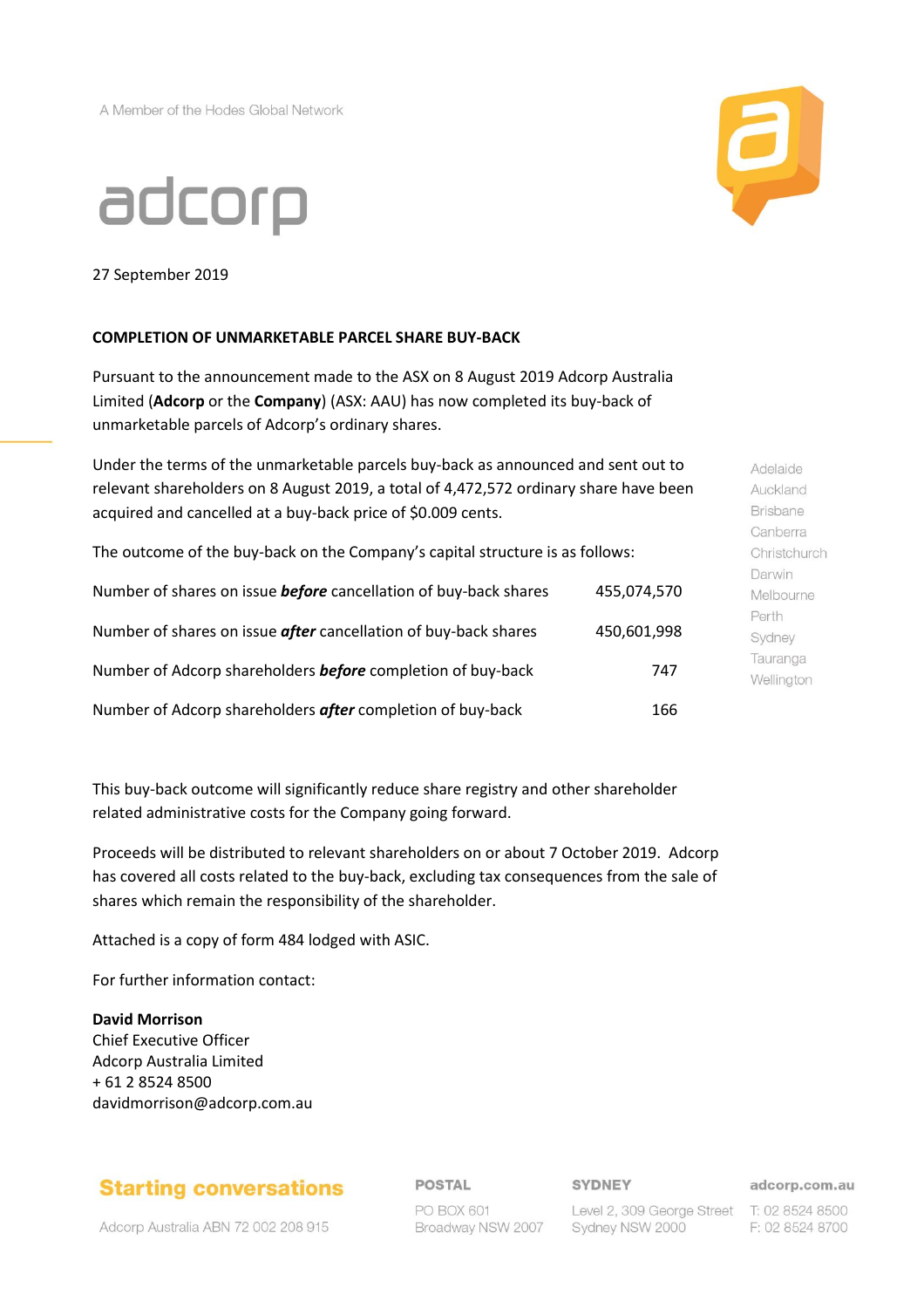Document No. **7EAP79964**

Lodgement date/time: 27-09-2019 15:11:33 Reference Id: 130569003

> **Form 484** Corporations Act 2001

# **Change to company details**

**Company details** Company name

# **ADCORP AUSTRALIA LIMITED**

Australian Company Number (ACN) **002 208 915**

**Lodgement details Who should ASIC contact if there is a query about this form?**

Name **AUTOMIC PTY LTD** ASIC registered agent number (if applicable) **42686**

### **Signature**

This form must be signed by a current officeholder of the company.

I certify that the information in this form is true and complete Name **DAVID JAMES FRANKS Capacity Secretary Signature** 

Date signed **27-09-2019**